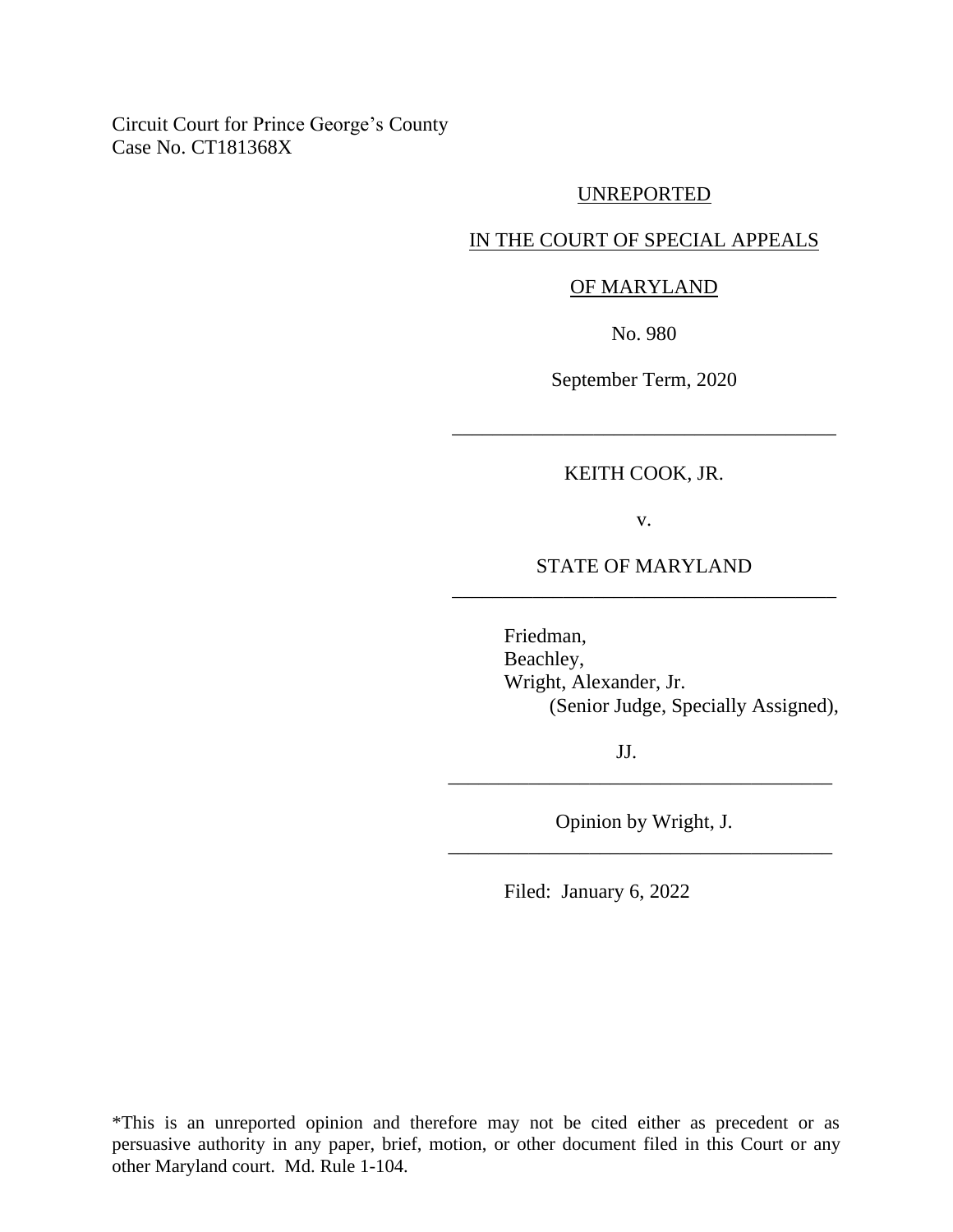A jury sitting in the Circuit Court for Prince George's County convicted Keith Cook, Jr., appellant, of attempted robbery, conspiracy to commit robbery, and seconddegree assault. The court sentenced him to serve two concurrent 15-year terms for attempted robbery and conspiracy to commit robbery, suspending all but 2 years and 14 days of time served, followed by 2 years of supervised probation. The assault conviction merged for sentencing purposes. In this appeal, appellant presents one question:

I. Did the trial court err by denying Mr. Cook's motion to suppress eyewitness identification evidence?

We answer that question in the negative and shall affirm the judgments of the circuit court.

## **FACTS AND PROCEEDINGS**

On September 7, 2018, Yves Cooper arranged to purchase a used video game console through an application called Offer Up. The seller's screen name was "Big Mike." Around noon that day, Mr. Cooper drove to meet Big Mike at an agreed location in Suitland, Maryland. Big Mike showed up with a friend who was "[s]lightly shorter" than Big Mike, $<sup>1</sup>$  wearing a black T-shirt and pants with dark skin and short dreadlocks</sup> poking out from under a black skull cap. Mr. Cooper told Big Mike he no longer was interested in purchasing the gaming console because he had received a better offer, but that he would buy video games that Big Mike also had advertised on Offer Up. Big Mike agreed but stated that the video games were at his house. Mr. Cooper drove a short

<sup>&</sup>lt;sup>1</sup> Mr. Cooper estimated that Big Mike was 5 foot 8 inches tall.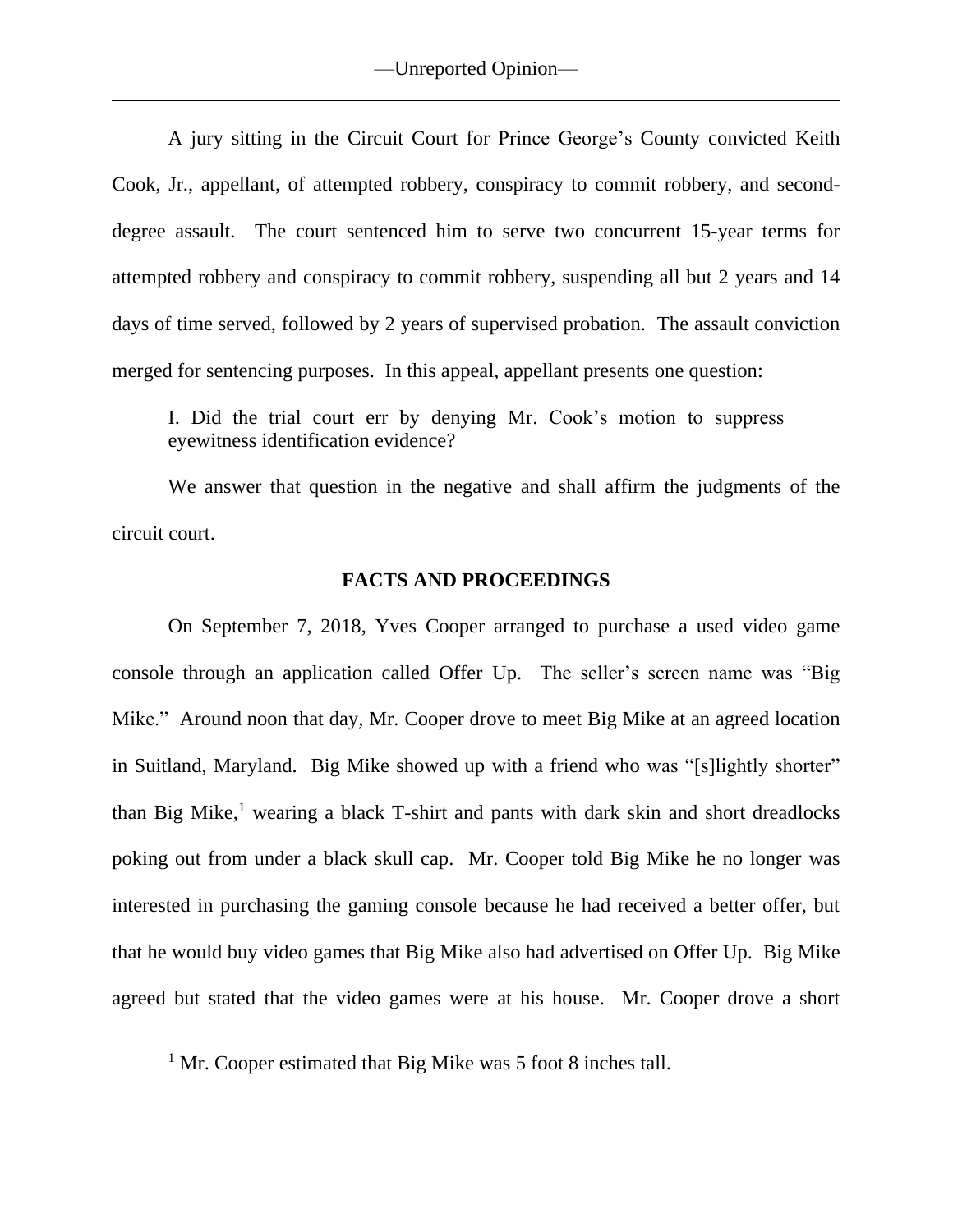distance to the townhouse where Big Mike lived while the other two men walked there. Big Mike was unable to retrieve the games from inside the townhouse because he was locked out but offered to reduce the price for his gaming console. Mr. Cooper agreed to purchase it at the lower price, but before he could do so, Big Mike's friend "press[ed] his phone into [Mr. Cooper's] back as if it were a gun" and said, "you might as well just give it up right now, Bro." Mr. Cooper said that he didn't "play like that" and got back in his car. Big Mike put his hand around the driver's side door to prevent Mr. Cooper from shutting it and his friend tried to pull Mr. Cooper out of the vehicle. Mr. Cooper managed to shut his door and drive away. He drove a short distance and called 911.

Officers from the Prince George's County Police Department ("PGCPD") responded to the scene. Mr. Cooper gave a statement, including a description of Big Mike and his friend.

Detective Curtis Hamm, with the PGCPD robbery suppression team, was the lead investigator on the case. His investigation linked the Offer Up account used by Big Mike to the mother of a man named Lorenzo Kelly. Detective John Bunce, who also worked on the robbery suppression team, was familiar with Mr. Kelly and knew him to associate regularly with Mr. Cook. Consequently, Detective Hamm prepared two photo arrays, one containing a photo of Mr. Cook and one containing a photo of Mr. Kelly.

On September 16, 2018, Mr. Cooper went to the police station at the request of Detective Hamm. Detective Hamm took Mr. Cooper to a conference room and left him there. Detective Michael Washington then entered the room to administer the two photo

-2-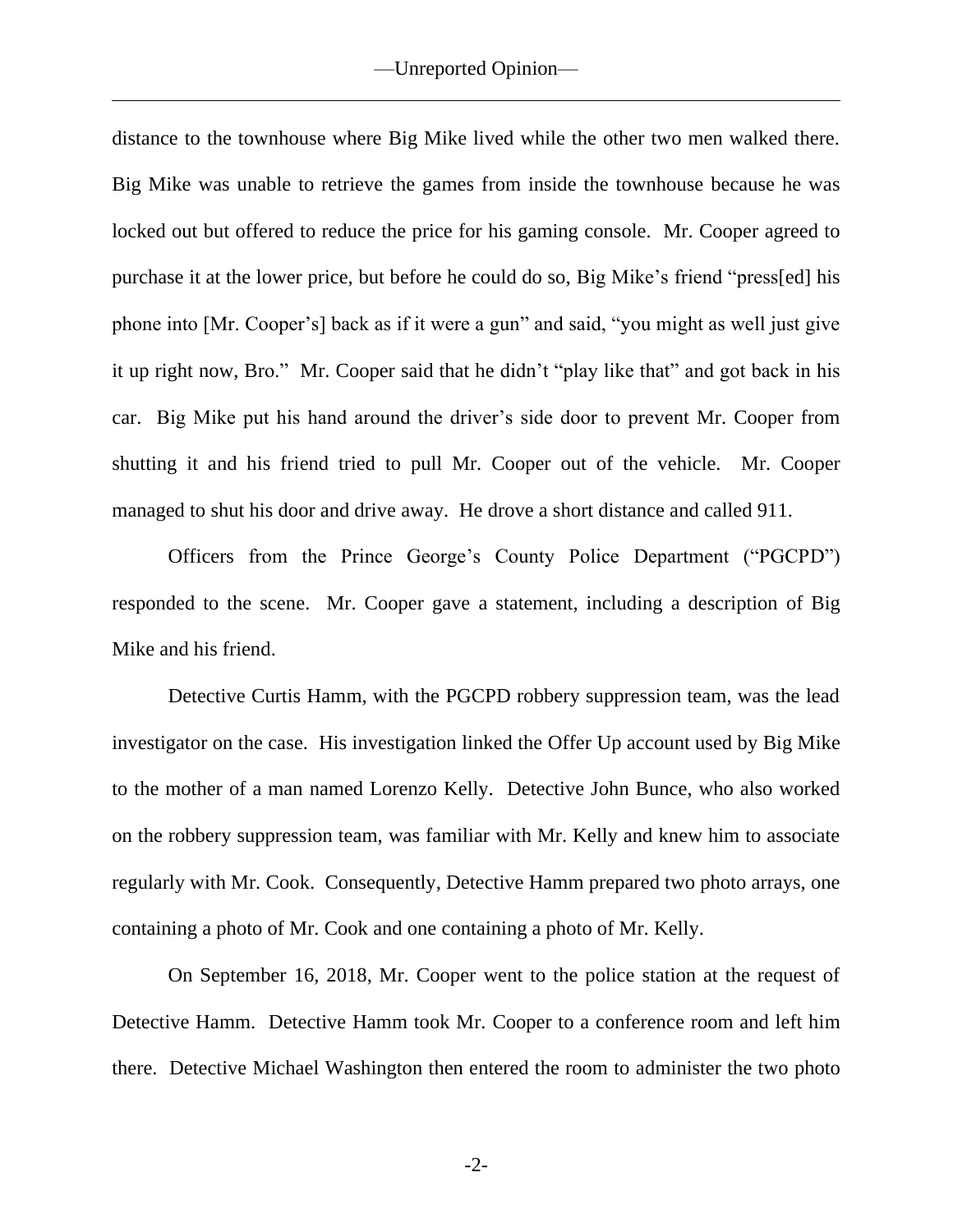arrays. Ultimately, Mr. Cooper selected a photograph of Mr. Cook from the first array, identifying him as Big Mike's friend, and selected a photograph of Mr. Kelly from the second array, identifying him as Big Mike.

Mr. Cook filed a pre-trial motion to suppress Mr. Cooper's extrajudicial identification, arguing that the identification was unreliable because the photo array was unduly suggestive. On September 25, 2019, the circuit court held a hearing on the motion at which Mr. Cook called four witnesses: Detective Washington, Detective Hamm, Mr. Cooper, and Mr. Cook's father, Keith Cook, Sr ("Mr. Cook, Sr.").

Detective Washington testified that he and Detective Hamm both worked on the robbery suppression team, but that they were on different squads. On September 16, 2018, Detective Hamm asked Detective Washington to "show a photo array for one of his cases." Detective Washington was familiar with a PGCPD policy for "double-blind sequential photo array[s]," which required that the person administering the array did not "have any information or knowledge of who the suspect may be" and that the witness be permitted to look at the photographs one by one. He testified that he did not know who the suspects were in the investigation. He was familiar with Mr. Cook from a prior armed carjacking case he investigated, however. He also was familiar with the persons depicted in the other photographs in the array, though he could not recall all their names.

Detective Washington explained that he began the photo array by paraphrasing information on the "Photo Viewing Sheet" cover page, including instructing Mr. Cooper that he would be viewing a series of photographs, that the "person who committed the

-3-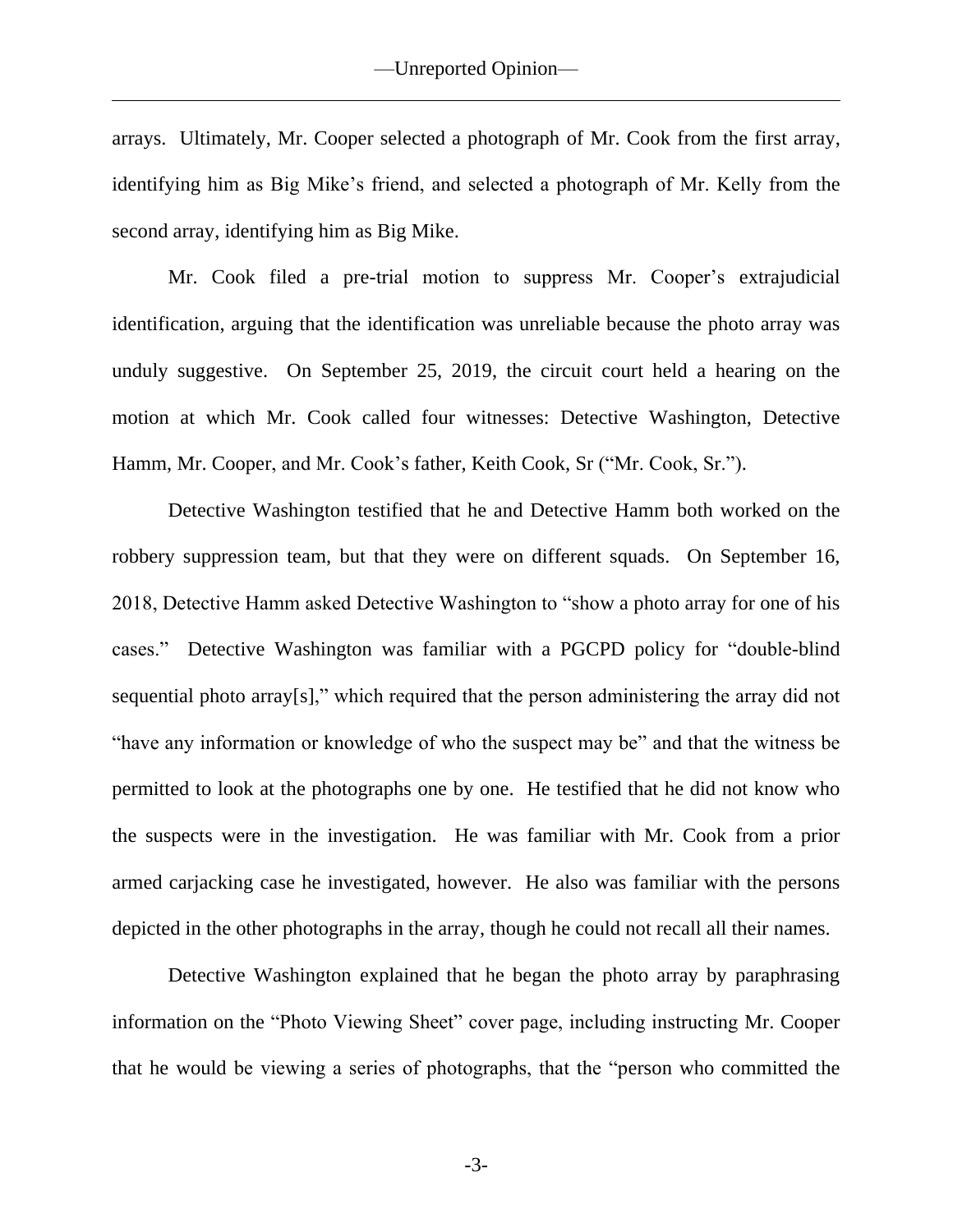crime may or may not be in the set of photographs being presented," and that he was "not obligated to identify anyone[.]" Detective Washington then handed Mr. Cooper all six photographs in the array in a stack and allowed him to flip through them.

When Mr. Cooper selected Mr. Cook's photo, he said, "This is him," which Detective Washington documented on the photo viewing sheet. On the back of the photograph of Mr. Cook, Detective Washington handwrote two questions and Mr. Cooper handwrote answers to them:

Q: Was this person present on 09/07/18 when two suspects attempted to rob and carjack you?

A: Yes

Q: What role did he play during this incident?

A: Initiated the robbery by pressing his phone into my back as if it were a gun and then demanding money. He also tried to pull me out of my car as I fled. He stated that someone else was coming with a real gun.

Detective Washington thought he "[p]robably" learned the information about the date and circumstances of the robbery from Mr. Cooper. He did not ask Mr. Cooper how confident he was in making the selection. On the photo viewing sheet, Mr. Cooper answered and initialed a series of questions. He answered "No" to two questions asking whether Detective Washington had "influence[d] [his] decision in any way" or if anyone had "advised" him that "the suspect's picture was included in the group of photos." Four minutes elapsed between the time that Detective Washington gave Mr. Cooper the photographs and when he finished answering the questions on the back of the photograph of Mr. Cook and on the photo viewing sheet.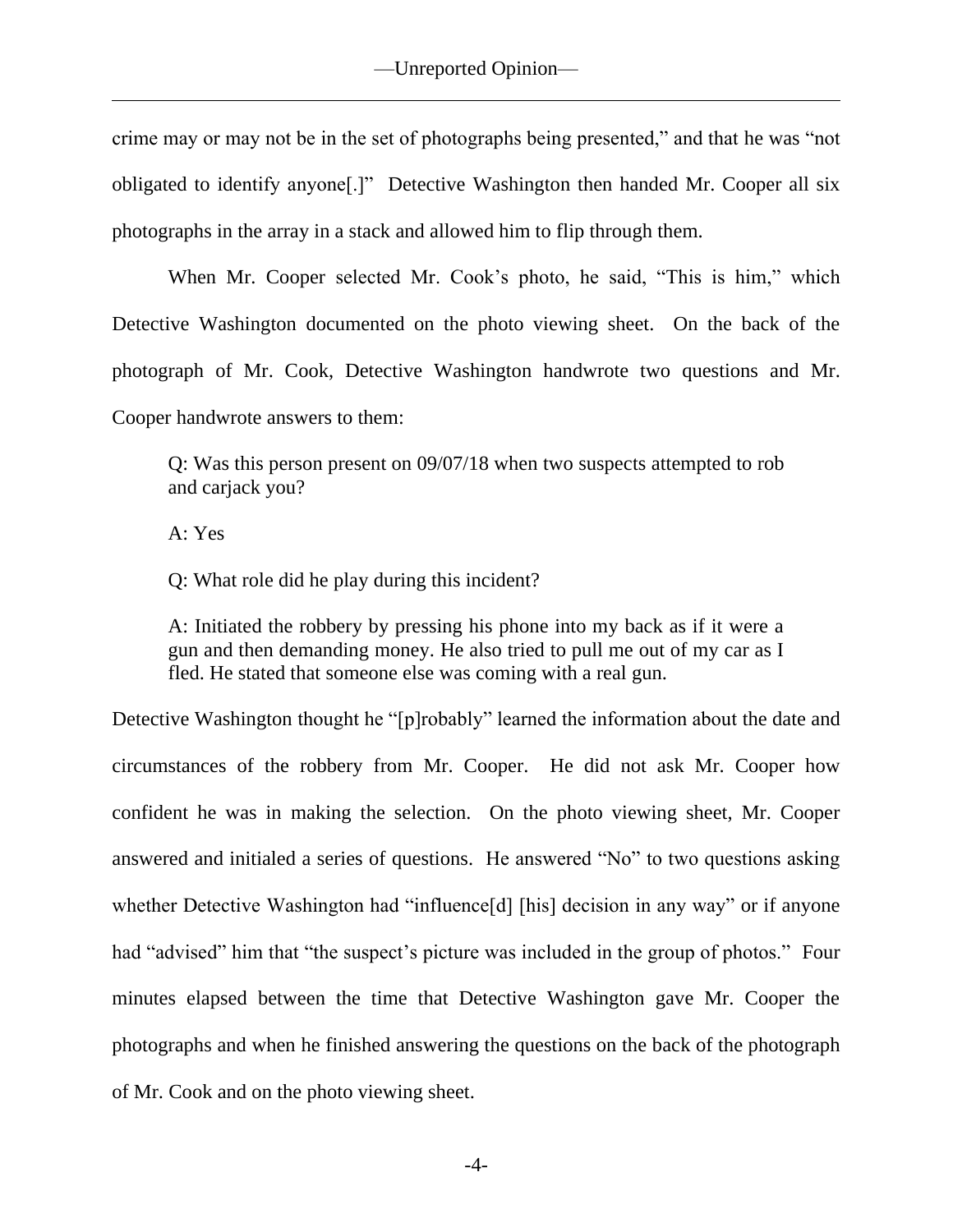Mr. Cooper testified at the suppression hearing that on September 7, 2018, he spoke directly to Big Mike's friend for three to four minutes while Big Mike was trying to gain entry to the townhouse. Aside from the description he gave the police, he could not "recall" anything else "noticeable" about him. He could not recall with certainty if the friend was wearing a short sleeve or long sleeve shirt, but because he had called it a "T-shirt" in his statement to the police, he believe it was short sleeved.

Mr. Cooper then described the administration of the photo array. He testified that when Detective Washington entered the conference room, he "let<sup>[]</sup> [Mr. Cooper] know that they had picked up the suspects" and that Mr. Cooper could "try to, if [he] could, identify who they are." Detective Washington also instructed him that he was not obligated to identify anyone and that it "was possible that the suspect was not in the photo array[.]" Detective Washington handed Mr. Cooper the stack of photographs and let him "flip through [them] on [his] own." He flipped through "all six pictures twice to make sure" and, at one point, he placed all six photographs on the table in front of him to compare them. He then selected the fourth photograph. He did not "express any doubt" to Detective Washington about his selection. The only statement he made was, "This is him." After Mr. Cooper had completed the second photo array, in which he selected Mr. Kelly, Detective Washington told Mr. Cooper that he had "picked the right two people[.]"

Detective Hamm testified that he never shared any information with Detective Washington about the suspects in this case prior to the administering of the photo arrays.

-5-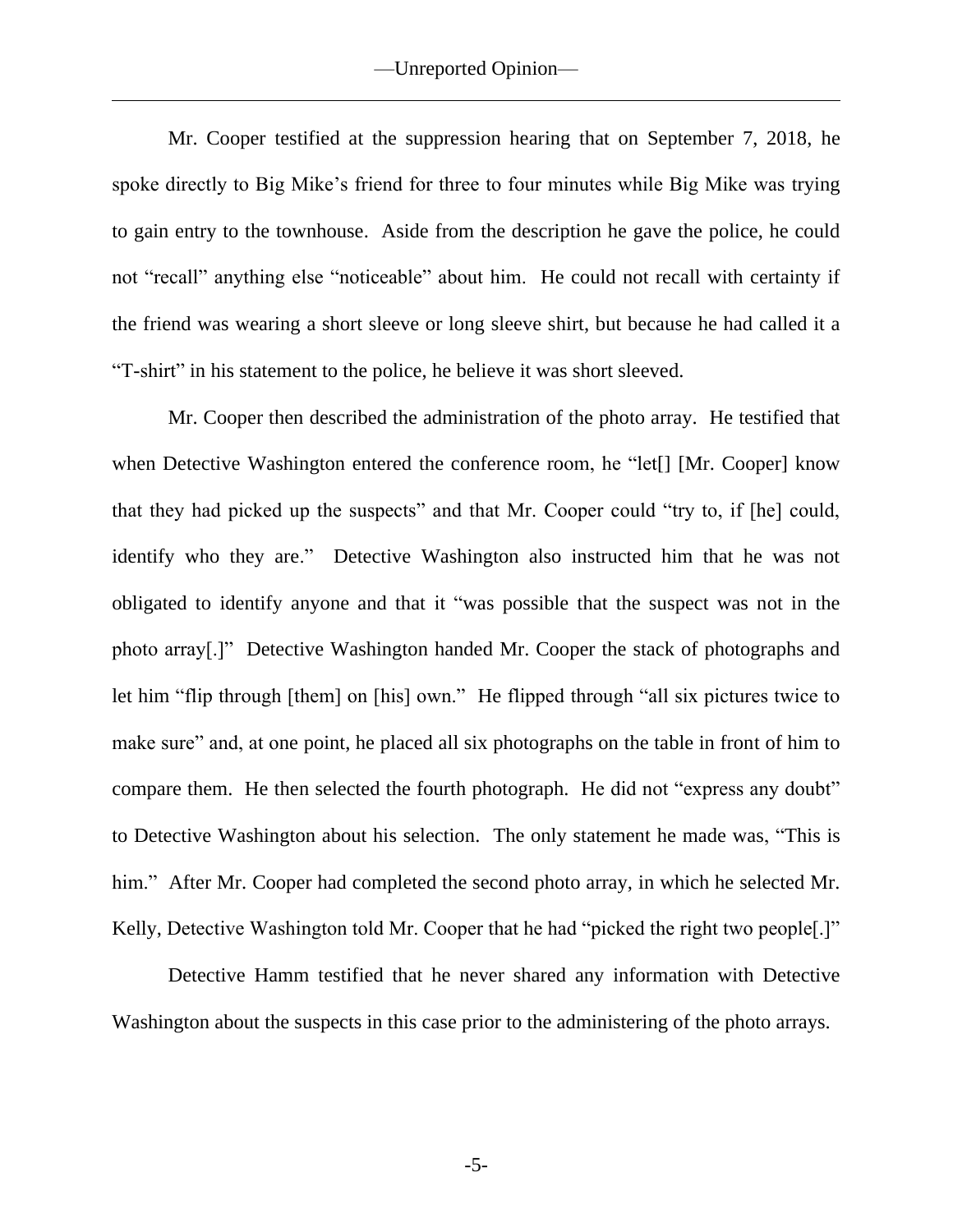Mr. Cook, Sr. testified that Mr. Cook had a tattoo on his right arm of the words "I'm blessed" and a tattoo that "span[ned] the entire width of his neck" of a heart with wings on it. He received both tattoos prior to the attempted robbery.

Defense counsel argued that the extrajudicial identification was unreliable and violated Mr. Cook's rights under the United States Constitution, the Maryland Declaration of Rights, and Md. Code, Pub. Safety ("P.S.") § 3-506.1, which, coupled with P.S. § 3-506, sets out eyewitness identification procedures that police departments in Maryland must adopt as part of their written policies.<sup>2</sup> He argued that Detective Washington was not a "blind" "administrator" as those terms are defined under P.S. § 3- $506.1<sup>3</sup>$  because it was evident from his statements to Mr. Cooper that he knew Mr. Cook was the suspect; that the "filler"<sup>4</sup> photos used in the array did not match Mr. Cooper's description of the perpetrator; that the array was not conducted "sequentially" because Mr. Cooper testified that he viewed the photos side-by-side; that Detective Washington

<sup>&</sup>lt;sup>2</sup> After the suppression hearing in this case, the Court of Appeals adopted Md. Rule 5-617 (effective July 1, 2021), which requires a court to "consider whether there was compliance with the requirements of [P.S.] §§ 3-506 and 3-506.1" when "determining whether eyewitness identification evidence is admissible[.]"

<sup>&</sup>lt;sup>3</sup> The statute defines a "blind" "administrator" as a person conducting a photo array who "does not know the identity of the suspect." P.S.  $\S$  3-506.1(a)(2)-(3).

<sup>&</sup>lt;sup>4</sup> A "filler" is "a person or a photograph of a person who is not suspected of an offense and is included in an identification procedure." P.S. § 3-506.1(a)(6). In a photo array, at least five fillers must be used and "each filler shall resemble the description of the perpetrator given by the eyewitness in significant physical features, including any unique or unusual features[.]" P.S.  $\S 3-506.1(c)(1)-(2)$ .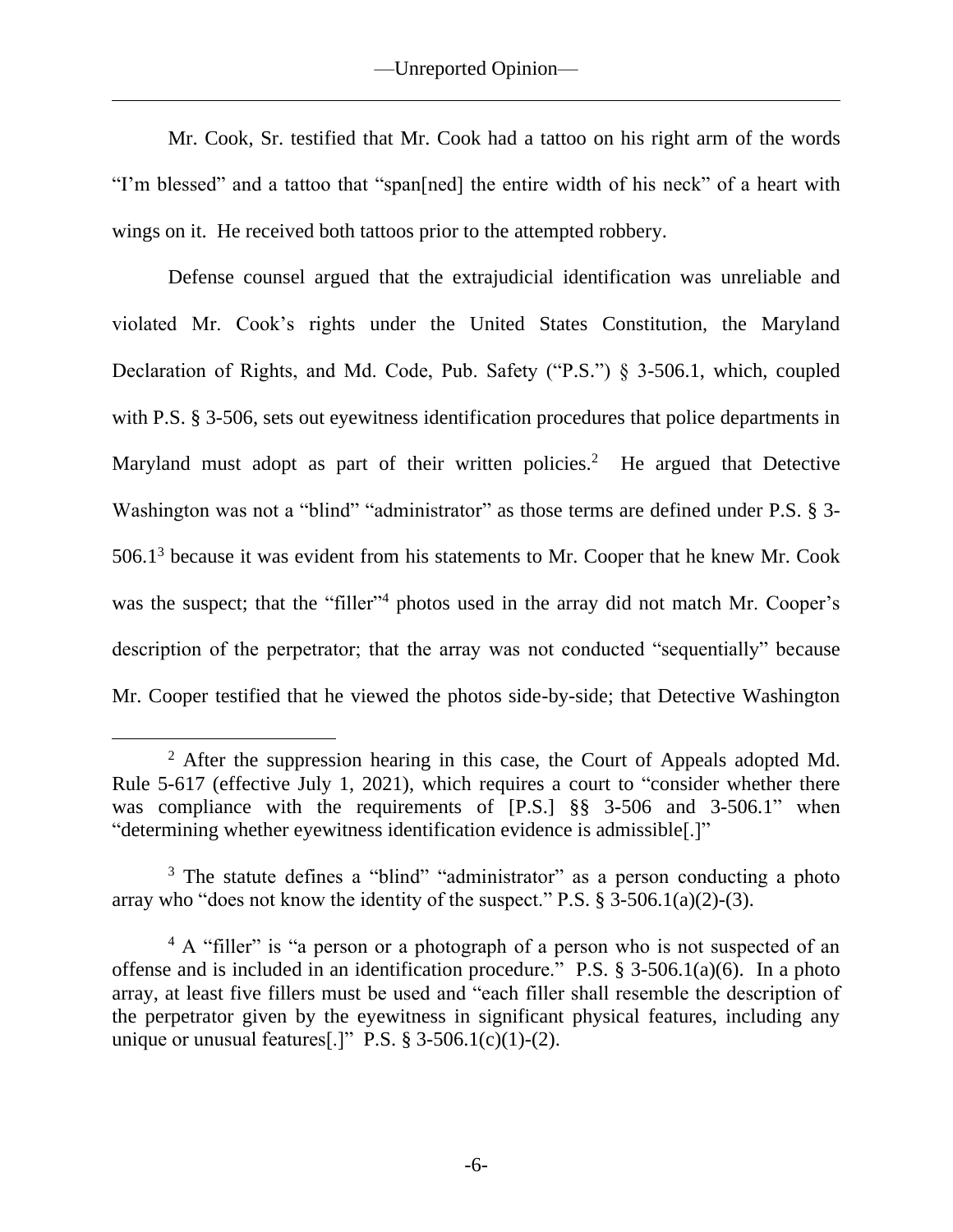failed to record Mr. Cooper's level of confidence, as required by statute<sup>5</sup>; and that Detective Washington "tainted" any future identification by telling Mr. Cooper he had picked the right person.

The State responded that the evidence showed the photo array as administered was not unduly suggestive and, consequently, the court did not have to reach the issue of reliability. It argued that P.S. § 3-506.1 established "best practices" and that even if Detective Washington violated it, Mr. Cook still had to show the procedure was unduly suggestive under due process law.

After hearing argument, the court ruled from the bench, denying the motion. It determined as a threshold matter that noncompliance with P.S. § 3-506.1 was not an independent basis upon which to suppress an extrajudicial identification. The court nevertheless found that Detective Washington was a blind administrator under the statute, crediting his testimony that he did not know who the suspect was in the investigation of the robbery.

The court rejected Mr. Cook's argument that the photo array was unduly suggestive. The court found that the filler photographs used in the array were not so dissimilar to the description given of the perpetrator or to the photo of Mr. Cook as to make them unduly suggestive. The court specified that all the men pictured had "some

<sup>&</sup>lt;sup>5</sup> P.S. § 3-506.1(a)(9)(ii) defines an "Identification statement" as a "documented statement" by the eyewitness in his or her own words that "describ[es] the eyewitness's confidence level that the person identified is the perpetrator of the crime[.]"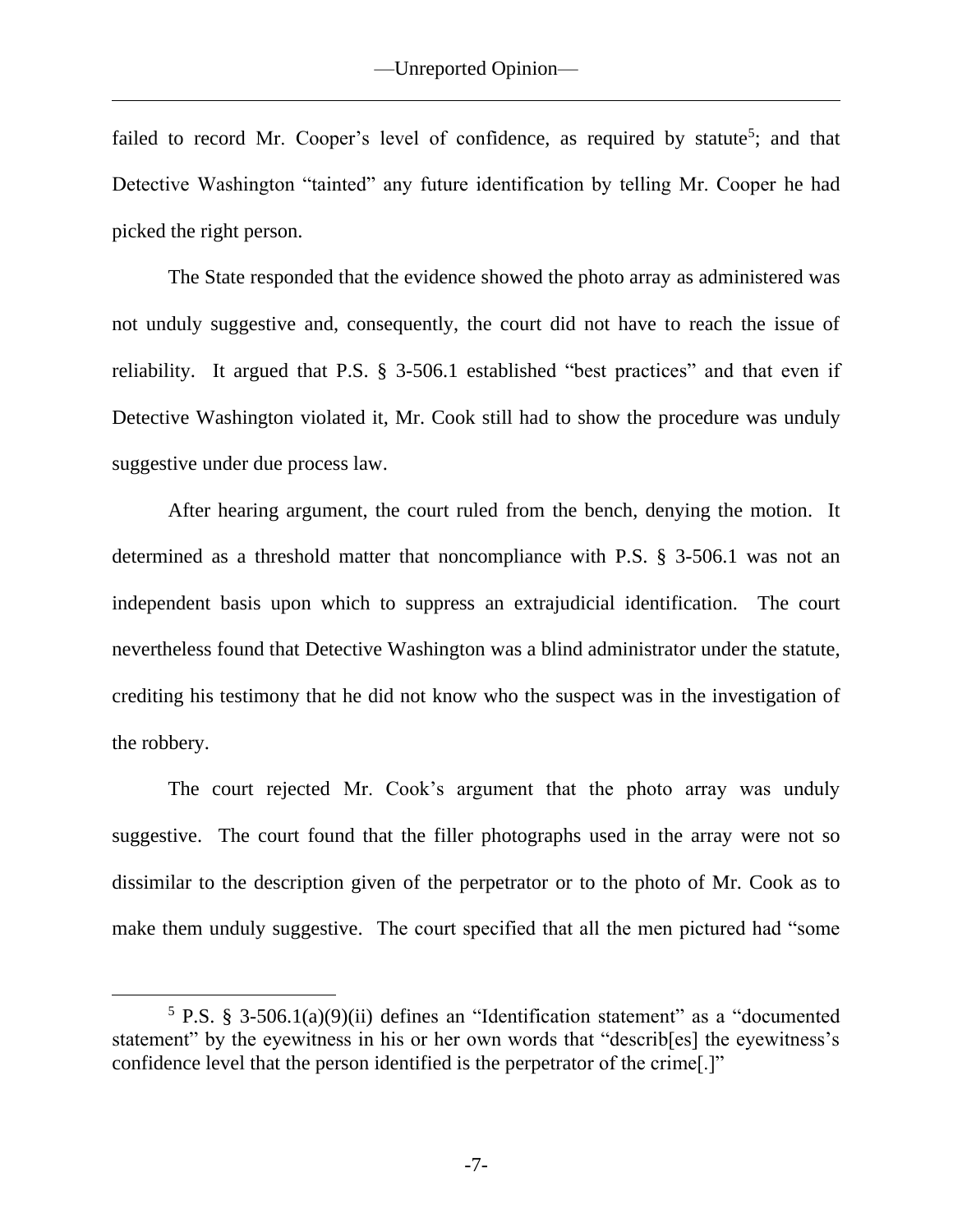type of facial hair" and similar hairstyles. Addressing the procedural aspects of the array, the court noted that there was a dispute as to whether Detective Washington told Mr. Cooper that the police had "caught the suspects" prior to administering the array. The court did not resolve that dispute of fact but found that even if it credited Mr. Cooper's testimony on that issue, it would not find that that statement made "the photo viewing or the process by which the photo spread was done impermissibly suggestive." It reasoned that most people would assume if they were called to the police station that there had been some development in the case. Further, there was no dispute that Detective Washington instructed Mr. Cooper that the "person who committed the crime may or may not be in the set of photographs presented." The court credited Mr. Cooper's testimony and the similar testimony of Detective Washington that he did not say or do anything to influence Mr. Cooper's selection of the photo of Mr. Cook.

Mr. Cooper's testimony that Detective Washington told him that he had "picked the right person" gave the court "some concern and pause[,]" but "only as it relates to any [future] in-court identification[.]" The court denied the motion to preclude Mr. Cooper from making an in-court identification on that basis, however.

The court ruled, in the alternative, that even if the photo array was unduly suggestive, the extrajudicial identification was reliable under factors identified by the Supreme Court in *Neil v. Biggers*, 409 U.S. 188 (1972), and would not be suppressed. The court found that the evidence showed that Mr. Cooper had an opportunity to observe the perpetrator in close proximity for two to three minutes before the crime; that Mr.

-8-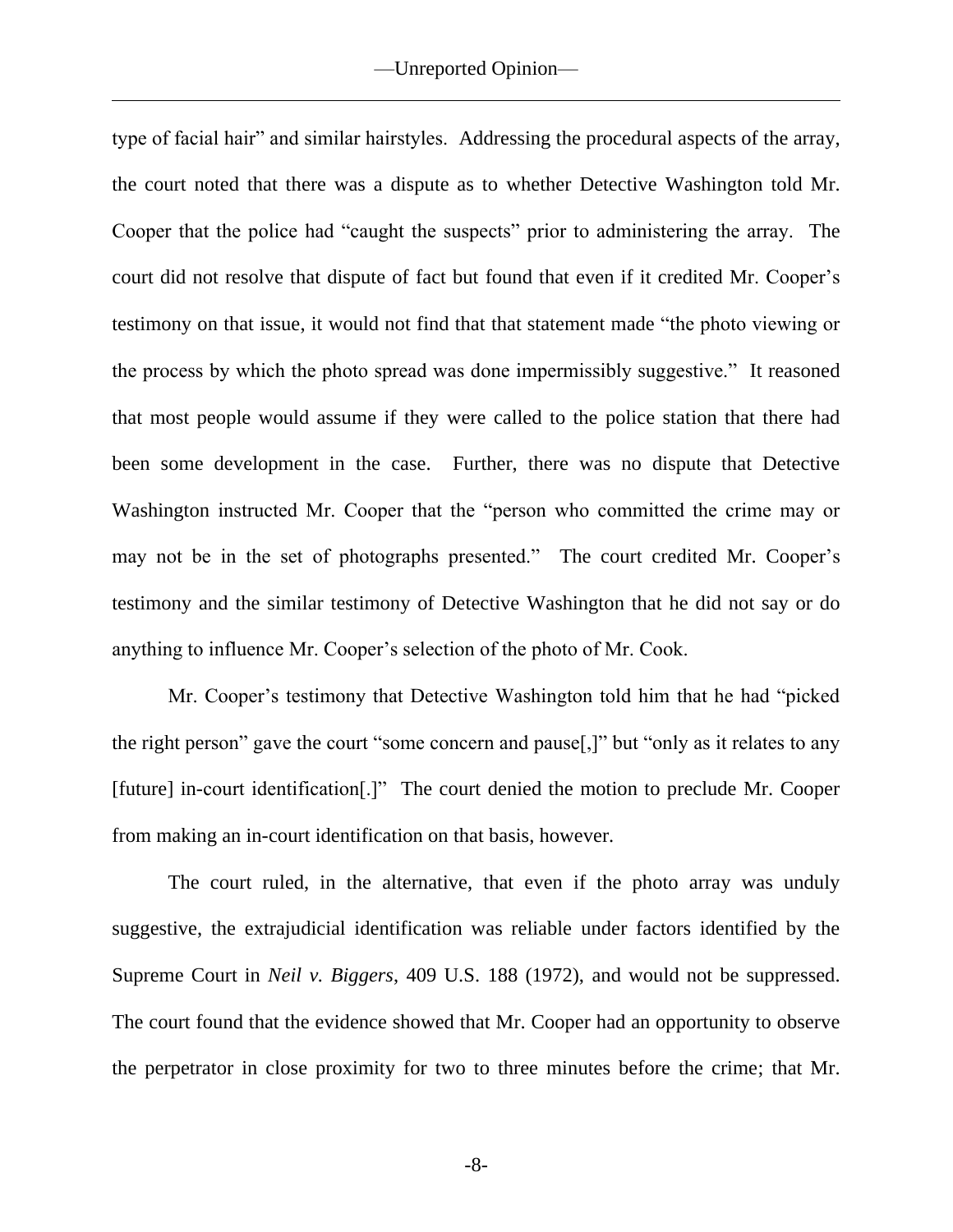Cooper was "paying attention" to Mr. Cook; that he gave the police a "general description" that matched Mr. Cook; that though Mr. Cooper did not quantify his level of certainty, his handwritten statement on the back of the photo about what Mr. Cook did demonstrated that he was certain that Mr. Cook was the perpetrator; and that there were just "nine short days" between the robbery and the identification. Based upon those factors, the court found under the totality of the circumstances that Mr. Cooper's identification was reliable.

At trial, Mr. Cooper, Detective Washington, and Detective Hamm testified consistent with the above stated facts. Over defense objection, the photo array and supporting documentation and evidence about the extrajudicial identification was introduced by the State. Mr. Cooper also made an in-court identification of Mr. Cook over defense objection. Detective Bunce testified that he had seen Mr. Kelly and Mr. Cook together "maybe a dozen times" and that he suggested to Detective Hamm that they could be potential suspects in the attempted robbery based upon the descriptions given and the location of the attempted robbery.

In his case, Mr. Cook called his father to testify about his tattoos and Nancy Steblay, Ph.D., who testified as an expert witness on eyewitness identifications.

As discussed, the jury convicted Mr. Cook of attempted robbery, conspiracy to commit robbery, and second-degree assault. This timely appeal followed. We shall include additional facts as necessary to our resolution of the issues.

-9-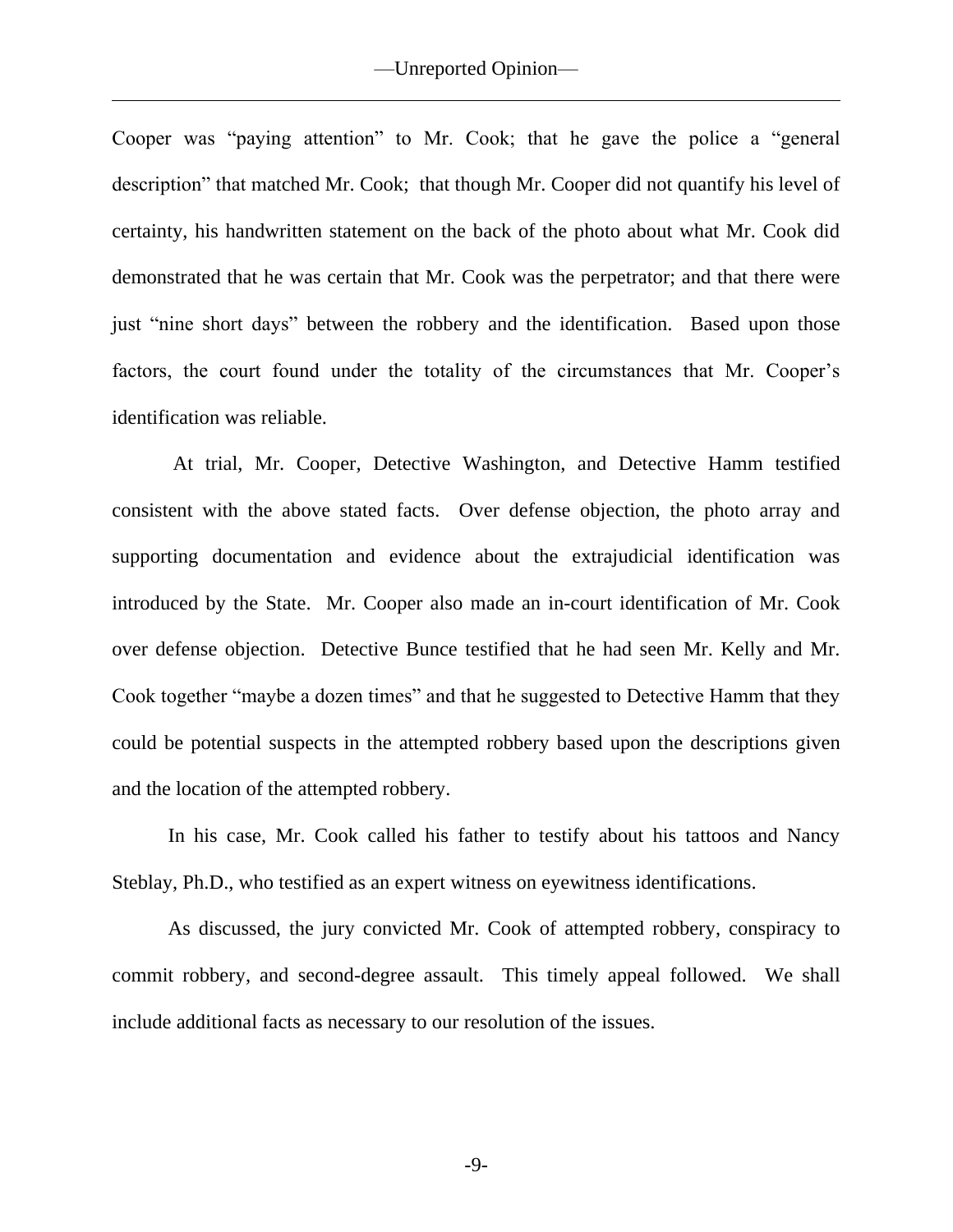# **DISCUSSION**

Mr. Cook contends that the circuit court erred by admitting unreliable eyewitness identification evidence. "In assessing the admissibility of an extrajudicial identification, we look exclusively to the record of the suppression hearing and view the facts in the light most favorable to the prevailing party." *In re D.M*., 228 Md. App. 451, 473 (2016) (citation omitted). "We accept the circuit court's factual findings unless they are clearly erroneous but extend no deference to the circuit court's ultimate conclusion as to the admissibility of the identification." *Id.* (citation omitted). "[We] must make an independent constitutional evaluation by reviewing the relevant law and applying it to the unique facts and circumstances of the case." *Carter v. State*, 367 Md. 447, 457 (2002).

"The admissibility of an extrajudicial identification is determined in a two-step inquiry." *Smiley v. State*, 442 Md. 168, 180 (2015). The first step asks '"whether the identification procedure was impermissibly suggestive.'" *Id*. (quoting *Jones v. State*, 310 Md. 569, 577 (1987)). "The accused, in his challenge to such evidence, bears the initial burden of showing that the procedure employed to obtain the identification was unduly suggestive." *James v. State*, 191 Md. App. 233, 252 (2010). "If the procedure is not impermissibly suggestive, then the inquiry ends." *Smiley*, 442 Md. at 180. "If, however, the procedure is determined to be impermissibly suggestive, then the second step is triggered, and the court must determine 'whether, under the totality of the circumstances, the identification was reliable.'" *Id.* (quoting *Jones*, 310 Md. at 577). At that stage, the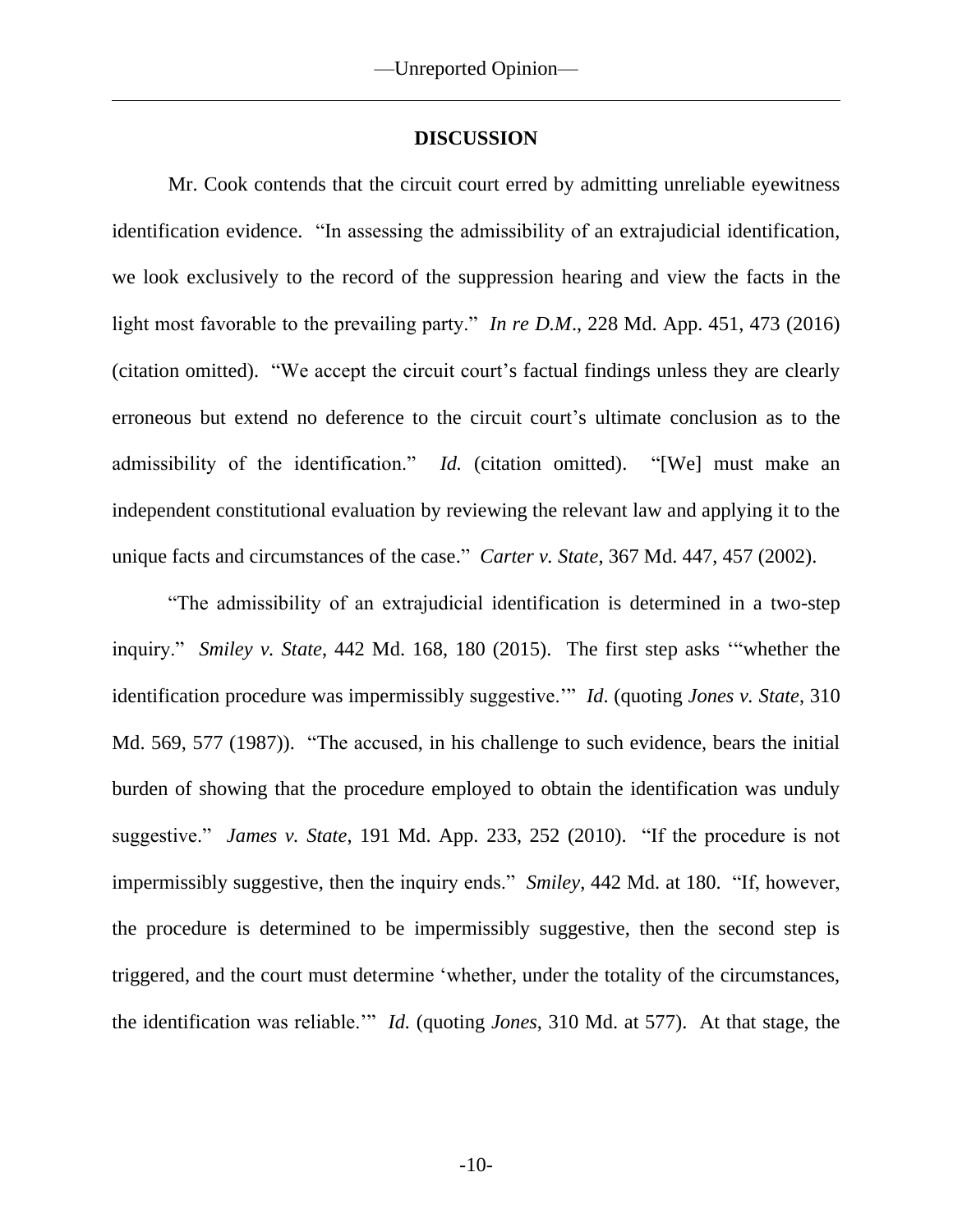State bears the burden of showing that the identification was reliable by clear and convincing evidence. *Small v. State*, 464 Md. 68, 84 (2019).

Here, Mr. Cook contends that the circuit court erred by denying his motion to suppress Mr. Cooper's extrajudicial identification both because the procedure was unduly suggestive and because the identification was unreliable under the totality of circumstances. Because, for the reasons to follow, we hold that the photo array procedure was not impermissibly suggestive, we need not reach the second stage of the inquiry.

"'[T]he scope of identification procedures constituting "impermissible suggestiveness" is extremely narrow.'" *Morales v. State*, 219 Md. App. 1, 14 (2014) (quoting *Jenkins v. State*, 146 Md. App. 83, 126 (2002), *rev'd on other grounds*, 375 Md. 284 (2003)). "An identification procedure is properly deemed suggestive when the police 'in effect . . . repeatedly sa[y] to the witness, "*This* is the man."'" *Small*, 464 Md. at 88 (quoting *Jones*, 310 Md. at 577). The presentation of a photo array may be rendered unduly suggestive either by "the manner itself of presenting the array to the witness or [if] the makeup of the array indicates which photograph the witness should identify." *Smiley*, 442 Md. at 180.

Mr. Cook first contends that the filler photos in the array did not match the description of the perpetrator given by Mr. Cooper. We conclude that the composition of the photo array was not unduly suggestive. The Court of Appeals has held that although an array ought to be composed of individuals who are similar in appearance, it "'need not

-11-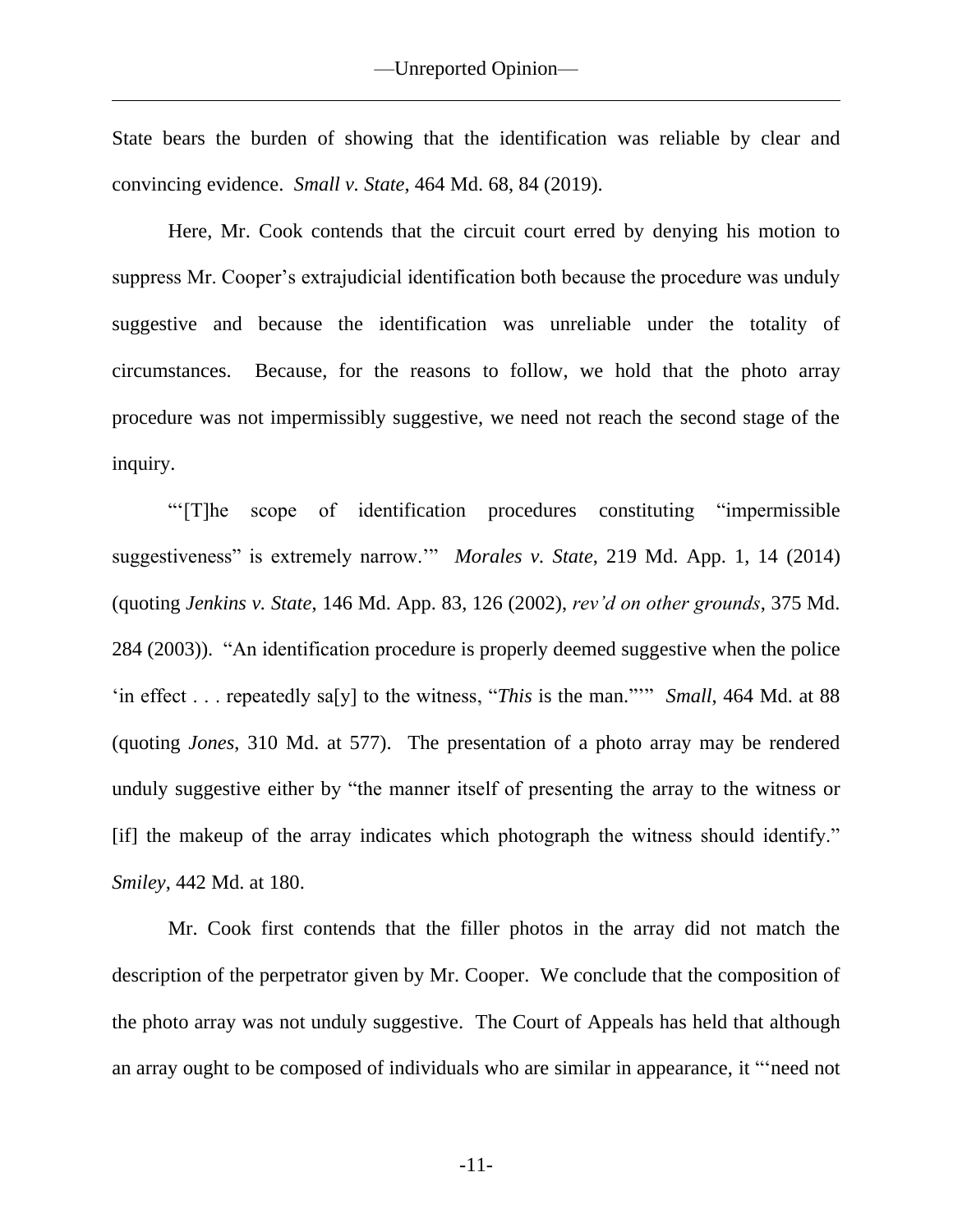be composed of clones'" to comply with due process. *Small*, 464 Md. at 89 (quoting *Smiley*, 442 Md. at 181). The circuit court did not clearly err by finding that the filler photographs used in the array all resembled each other *and* Mr. Cook and met the general description given by Mr. Cooper. Our review of the photographs confirms that the variations in hair length and complexion were insignificant and did not make Mr. Cook's photo stand out. The composition of the array plainly satisfied due process.<sup>6</sup>

Mr. Cook next contends that Detective Washington was not a blind administrator and made two inappropriate statements that tainted the identification. On the first point, the circuit court credited Detective Washington's testimony that he did not know the identity of the suspects in the crime prior to administering the array and it is not our prerogative to second guess that finding. Second, neither of the statements Mr. Cooper testified were made by Detective Washington, if made, would have rendered the procedure impermissibly suggestive. With respect to the first statement, this Court has held that a pre-identification statement advising a witness that the police have apprehended a suspect does not render an identification unduly suggestive so long as it does not signal to the witness which person he should select. *See Wallace v. State*, 219 Md. App. 234, 245-47 (2014) (concluding a police officer's pre-identification statement

 $6$  Mr. Cook also argues that the composition of the array violated P.S.  $\S$  3-506.1(b) because the filler photographs did not match the description of the perpetrator given by Mr. Cooper. Though we conclude that the filler photos did match the description, we emphasize that at the time of the suppression hearing, Md. Rule 5-617 had not been adopted and the circuit court was not obligated to consider whether the array satisfied the procedures set out in the statute.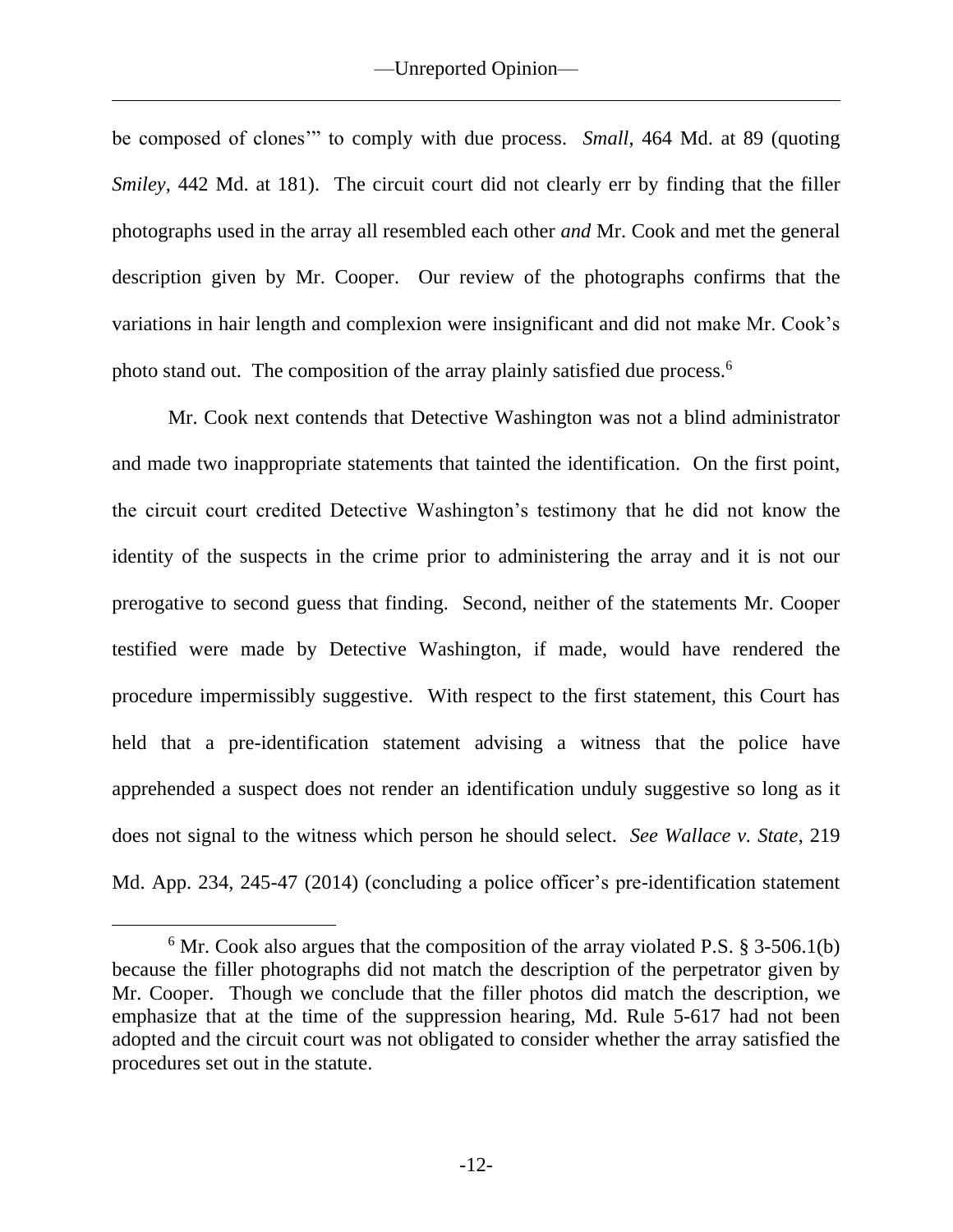to an eyewitness that "they had the person" did not render the photo array impermissibly suggestive because "they left it to [the witness] to select the photograph"). Here, there was no evidence that Detective Washington told Mr. Cooper who to select and, in fact, instructed Mr. Cooper that he was not obligated to select anyone from the array and that the perpetrator may not be pictured. Detective Washington's alleged second statement that Mr. Cooper had picked the right people was made post-identification. Consequently, it could not have made the already completed identification procedure impermissibly suggestive.<sup>7</sup>

We reject Mr. Cook's arguments that the manner in which Mr. Cooper was permitted to view the photographs or the recording of his post-identification statements could have rendered the identification unduly suggestive. The evidence showed that Detective Washington handed Mr. Cooper the six photos in a stack, with the photo viewing sheet on top. Mr. Cooper testified that he flipped through all six photos twice and then laid them all in front of him on the table. Mr. Cook does not cite to any Maryland law establishing that a method of side-by-side comparison is unduly suggestive, and we have found none. Though he maintains that PGCPD policy required that the photos be viewed sequentially, our review of the identification procedure is limited to determining if the police improperly suggested to the witness which photo to

 $<sup>7</sup>$  Mr. Cook does not make any specific argument in his brief concerning the in-</sup> court identification. We perceive no error in the court's determination to allow Mr. Cooper to make an in-court identification of Mr. Cook.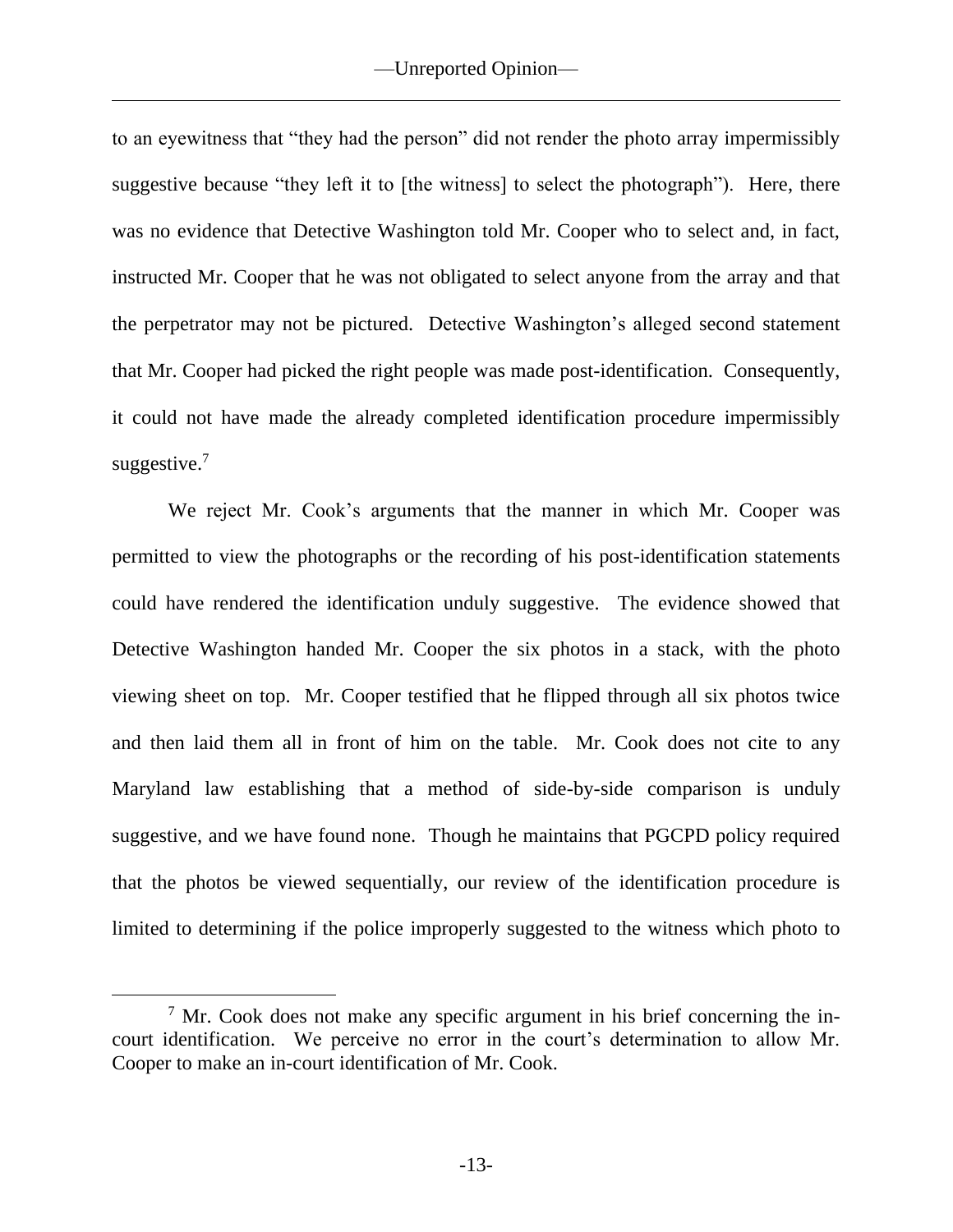select. *See Jenkins v. State*, 146 Md. App. 83, 126 (2002) (explaining that "[t]o do something impermissibly suggestive is . . . to feed the witness clues as to which identification to make" (quotation marks and citation omitted)), *rev'd on other grounds*, 375 Md. 284 (2003).

There is likewise no merit in Mr. Cook's contention that Detective Washington's failure to document Mr. Cooper's level of confidence in his selection rendered the identification unduly suggestive.<sup>8</sup> The documentation required by P.S.  $\S$  3-506.1 may aid a court or a finder of fact in assessing the reliability of an identification but it does not have any bearing upon whether the identification procedure was unduly suggestive. In any event, Detective Washington documented Mr. Cooper's statement upon selecting the photograph – "This is him" – coupled with his answers to the questions posed that were handwritten on the back of Mr. Cook's photo. Mr. Cooper's answers reflect that he was certain that Mr. Cook was Big Mike's friend and there was no evidence that Detective Washington attempted to influence that selection.

In sum, Mr. Cook "failed to demonstrate that the photo array itself, or the way it was conducted, 'indicate[d] which photograph the witness should identify.'" *Montague v. State*, 244 Md. App. 24, 55 (2019) (quoting *Smiley*, 442 Md. at 180). Consequently, we need not reach the issue of whether the identification was reliable. *See Wood v. State*, 196 Md. App. 146, 161 (2010) ("Reliability . . . does not even become an issue for a

<sup>8</sup> P.S. § 3-506.1 requires that the administrator of a photo array record a statement documenting the witness's level of confidence in his or her selection.